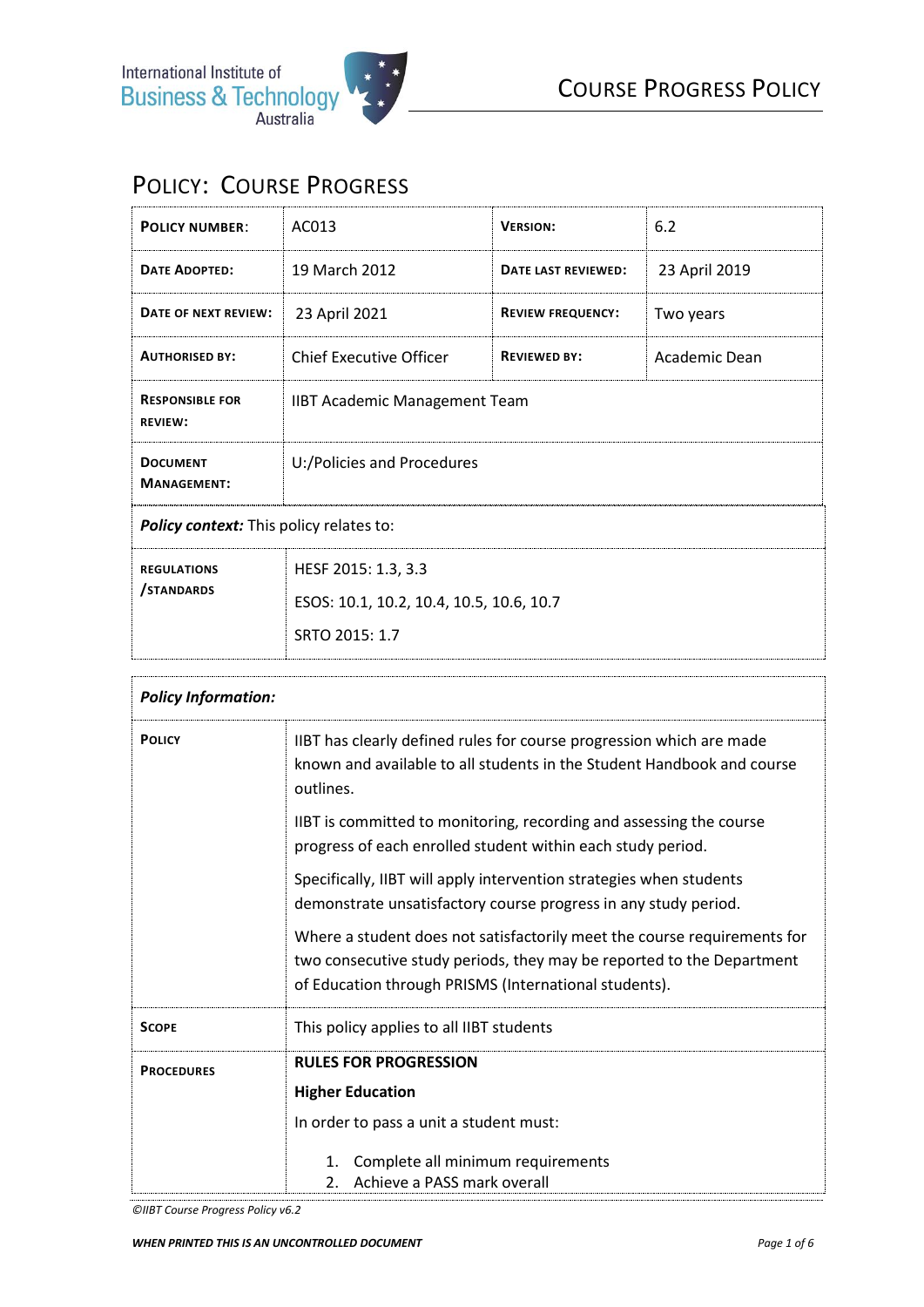

| If a student fails a unit, they will need to repeat the unit and pass it to be<br>eligible to graduate.                                                                                                                                                                                                    |
|------------------------------------------------------------------------------------------------------------------------------------------------------------------------------------------------------------------------------------------------------------------------------------------------------------|
| A PASS mark must be achieved in all of the course units for a student to be<br>deemed eligible to graduate from the course.                                                                                                                                                                                |
| The Board of Examiners makes the determination that a student has met<br>the course requirements and is able to graduate.                                                                                                                                                                                  |
| <b>VET</b><br>In order to pass a VET course, all units in the course of study must be<br>marked Competent (C). For courses where one or more, but not ALL units<br>of study are marked Not Yet Competent (NYC), a student will be issued a<br><b>Statement of Attainment.</b>                              |
| <b>ELICOS</b><br>Students achieving the required pass marks as advised in the course<br>outline will be issued a Course Completion Letter and a Qualification.<br>Student completing a course of study without achieving the required<br>amount of modules will only be issued a Course Completion Letter. |
| <b>ALL COURSES:</b>                                                                                                                                                                                                                                                                                        |
| <b>Responsibilities:</b>                                                                                                                                                                                                                                                                                   |
| IIBT lecturers, trainers and teachers will ensure that:                                                                                                                                                                                                                                                    |
| During the trimester/study period, the academic progress of each<br>$\bullet$<br>student is monitored                                                                                                                                                                                                      |
| a student at risk of failing the unit is reported to the Academic<br>٠<br>Management team                                                                                                                                                                                                                  |
| Students are informed of the course of study workload within each<br>study period.                                                                                                                                                                                                                         |
| The course progress requirements are clearly defined for all enrolled<br>٠<br>students prior to the commencement of each study period.                                                                                                                                                                     |
| All students are aware that an intervention strategy will be<br>$\bullet$<br>implemented should unsatisfactory progress be reported in 50% or<br>more of the units attempted in any given study period (Student<br>Handbook).                                                                              |
| The course progress intervention strategy is implemented immediately<br>٠<br>where a student at risk is identified or as soon as practicable                                                                                                                                                               |
| Enrolled students are also assessed for their course progress at the end<br>of each study period.                                                                                                                                                                                                          |
| Regular reports of progress are provided to the Academic                                                                                                                                                                                                                                                   |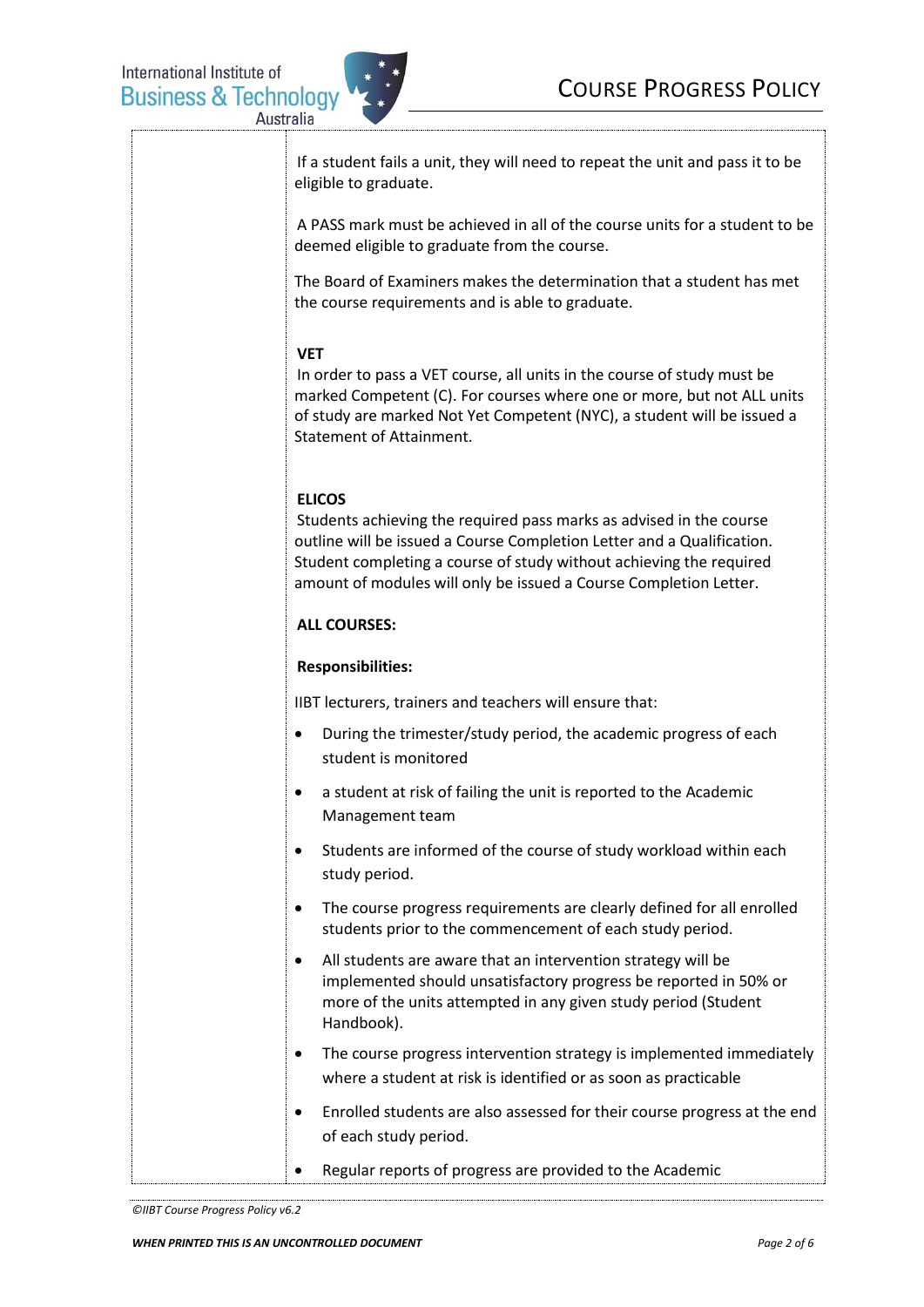

Management Team

|  |  | IIBT will consider extending the overseas student's enrolment if: |
|--|--|-------------------------------------------------------------------|
|--|--|-------------------------------------------------------------------|

- IIBT has assessed that there are compassionate or compelling circumstances and there is evidence to support this assessment;
- IIBT has implemented, or is in the process of implementing, an intervention strategy for the overseas student who is at risk of not meeting course progress requirements; or
- an approved deferral or suspension of the overseas student's enrolment has occurred.

A written advice should be sent to these students of potential impacts on their student visa, together with their updated letter of offer.

'Compassionate or compelling' circumstances are generally those beyond the control of the overseas student and which have an impact upon the overseas student's course progress or wellbeing. These could include, but are not limited to:

- serious illness or injury, where a medical certificate states that the overseas student was unable to attend classes
- bereavement of close family members such as parents or grandparents (where possible a death certificate should be provided)
- major political upheaval or natural disaster in the home country requiring emergency travel and this has impacted on the overseas student's studies; or
- a traumatic experience, which could include: involvement in, or witnessing of a serious accident; or witnessing or being the victim of a serious crime, and this has impacted on the overseas student (these cases should be supported by police or psychologists' reports)
- where IIBT was unable to offer a unit, or the overseas student has been granted credit transfer and therefore faces a shortage of relevant units for which they are eligible to enroll in a given study period.

IIBT will use its professional judgement to assess each case on its individual merits.

## **Students not meeting course progress requirements**

Students will be notified that they have been identified as not meeting satisfactory course progress and are classified as a student at risk.

Students are required to undergo counselling and are placed on an Intervention Strategy in the succeeding study period.

Course Progress Interventions are recorded and maintained.

Lecturers, Trainers and Assessors and Teachers are required to report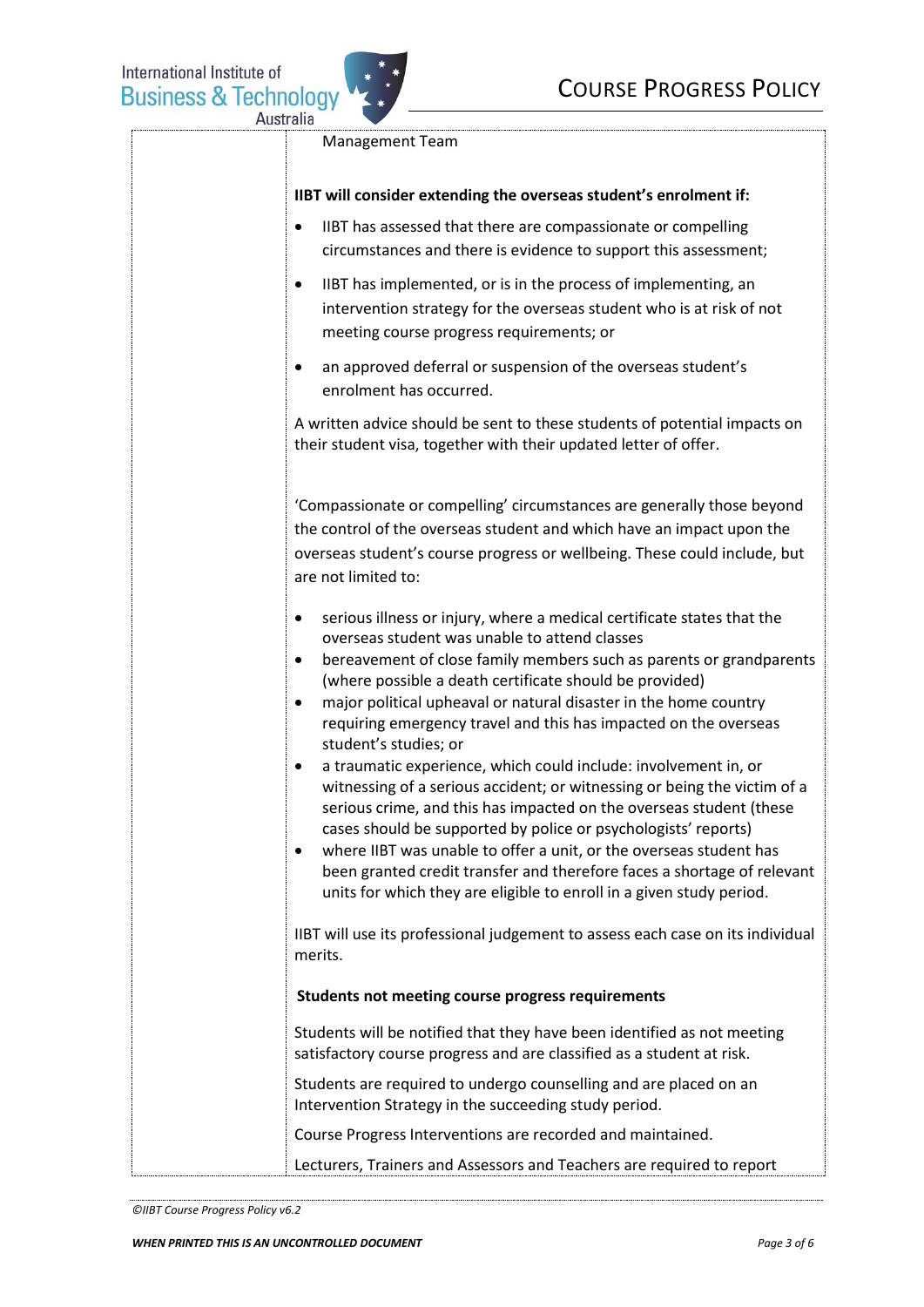

| usiness & Technology | CUURSE FRUURESS FULICI                                                                                                                                                                                                                                                                                                                                                                        |
|----------------------|-----------------------------------------------------------------------------------------------------------------------------------------------------------------------------------------------------------------------------------------------------------------------------------------------------------------------------------------------------------------------------------------------|
| Australia            | progress to the division manager                                                                                                                                                                                                                                                                                                                                                              |
|                      | Students who have failed more than 50% of their study load in two<br>consecutive study periods will be issued a Notice of Intent to Cancel<br>(International Students). They will have a period of 20 days in which to<br>appeal the decision to cancel their enrolment in writing.                                                                                                           |
|                      | <b>Course Attendance</b>                                                                                                                                                                                                                                                                                                                                                                      |
|                      | All IIBT staff are advised that a student may be at risk of failing if they are<br>falling behind in consistent attendance of their course. Students who are at<br>risk of falling below 80 % are in contravention of IIBT's rules of enrolment<br>and the conditions of their student visa (International Students) and will be<br>at risk of having their enrolment suspended or cancelled. |
|                      | Lecturers, Trainers and Assessors and Teachers will:                                                                                                                                                                                                                                                                                                                                          |
|                      | Monitor students attendance                                                                                                                                                                                                                                                                                                                                                                   |
|                      | Report any concerns about the welfare and whereabouts of<br>students to IIBT management                                                                                                                                                                                                                                                                                                       |
|                      | IIBT Academic Management (or delegate) will:                                                                                                                                                                                                                                                                                                                                                  |
|                      | Request a medical certificate where a student is reporting health<br>issues causing course attendance difficulties.                                                                                                                                                                                                                                                                           |
|                      | For international students, advise students in writing if they are<br>$\bullet$<br>demonstrating consistent non-attendance and are at risk of falling<br>below 80% attendance in contravention of IIBT policies and<br>procedures for course enrolment and, for ELICOS students, the<br>conditions of their student visa                                                                      |
|                      | <b>Intervention Strategies</b>                                                                                                                                                                                                                                                                                                                                                                |
|                      | Appropriate interventions may include the following:                                                                                                                                                                                                                                                                                                                                          |
|                      | counselling concerning the appropriateness and suitability of<br>$\circ$<br>courses undertaken by the student                                                                                                                                                                                                                                                                                 |
|                      | guidance and reference to the units of study undertaken<br>O                                                                                                                                                                                                                                                                                                                                  |
|                      | reduction in course load (refer to course load monitoring<br>O<br>policy)                                                                                                                                                                                                                                                                                                                     |
|                      | meeting 100% attendance requirements<br>O                                                                                                                                                                                                                                                                                                                                                     |
|                      | additional English language support<br>O                                                                                                                                                                                                                                                                                                                                                      |
|                      | knowledge and practical skills support from Academic<br>$\circ$<br>lecturers, trainer/assessors or teachers                                                                                                                                                                                                                                                                                   |
|                      | invitation for inclusion in supporting study groups or tutoring<br>O                                                                                                                                                                                                                                                                                                                          |
|                      | assigning a trainer/mentor/peer support person for ongoing<br>O<br>monitoring                                                                                                                                                                                                                                                                                                                 |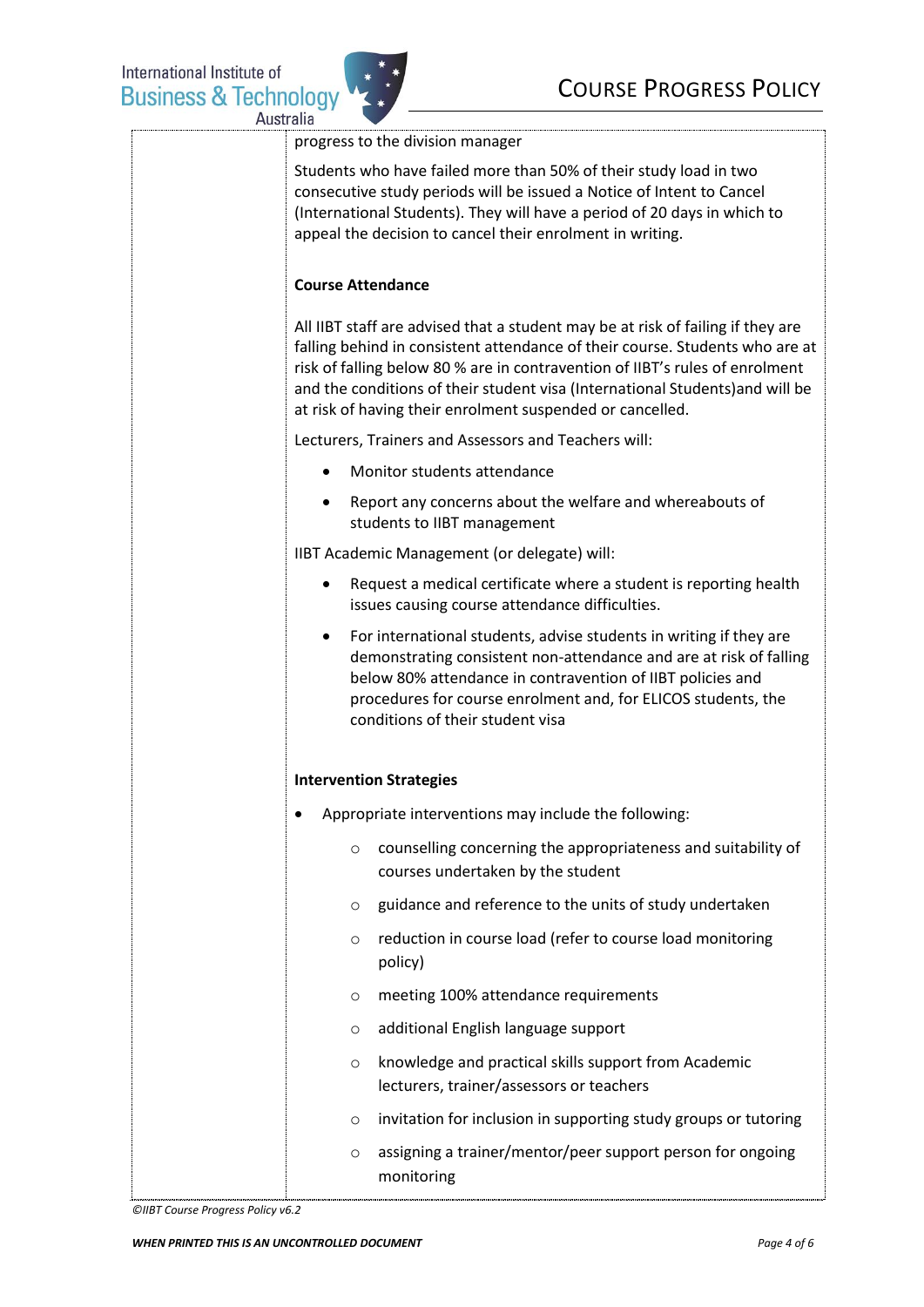

| information concerning the rescheduling of re-assessment<br>$\circ$<br>events                                                                                                                                                                                                                                                                                      |
|--------------------------------------------------------------------------------------------------------------------------------------------------------------------------------------------------------------------------------------------------------------------------------------------------------------------------------------------------------------------|
| information concerning the potential need to report the<br>$\circ$<br>student to DHA if they maintain unsatisfactory course progress<br>for two consecutive study periods                                                                                                                                                                                          |
| referring the student to IIBT's Complaints and Appeals Policy<br>$\circ$<br>and procedures                                                                                                                                                                                                                                                                         |
| <b>Reporting Unsatisfactory Progress</b>                                                                                                                                                                                                                                                                                                                           |
| Where IIBT staff have provided written advice of a student's unsatisfactory<br>course progress in 50% or more of the units attempted in any study period,<br>the Academic Management Team (or delegate) will provide an<br>Unsatisfactory Course Progress Advice letter to the student, informing<br>them of the need for a Course Progress Intervention Strategy. |
| Where a student has demonstrated unsatisfactory course progress in 50%<br>or more of the units attempted in any 2 consecutive study periods, the<br><b>Student Services Officer will:</b>                                                                                                                                                                          |
| Provide written advice to the student of IIBT's intention to report their<br>٠<br>unsatisfactory course progress to the Department of Home Affairs and<br>provide additional advice and support where required.                                                                                                                                                    |
| Ensure that procedures for appeal/advice are provided to students,<br>٠<br>should they appeal the course progress decision, and that they are<br>informed that they have 20 working days to submit their appeal in<br>writing.                                                                                                                                     |
| Provide a report with documented evidence of intervention strategies<br>٠<br>implemented to the Principal Executive Officer (PEO) outlining the<br>reasons that the student should be reported for unsatisfactory<br>progress.                                                                                                                                     |
| <b>Appeal Procedures</b>                                                                                                                                                                                                                                                                                                                                           |
| The grounds on which a student may appeal the assessment decision<br>include:                                                                                                                                                                                                                                                                                      |
| IIBT's failure to record or calculate a student's marks accurately<br>$\bullet$                                                                                                                                                                                                                                                                                    |
| compassionate or compelling circumstances<br>$\bullet$                                                                                                                                                                                                                                                                                                             |
| IIBT's failure to implement its intervention strategy and other<br>$\bullet$<br>policies according to its documented policies and procedures that<br>have been made available to the student                                                                                                                                                                       |
| On receiving a student's appeal against a report of unsatisfactory progress<br>in two consecutive study periods, IIBT will ensure that:                                                                                                                                                                                                                            |
| The appeal is recorded in writing by the student and that the<br>$\bullet$<br>written appeal is provided to IIBT management for immediate<br>consideration.                                                                                                                                                                                                        |